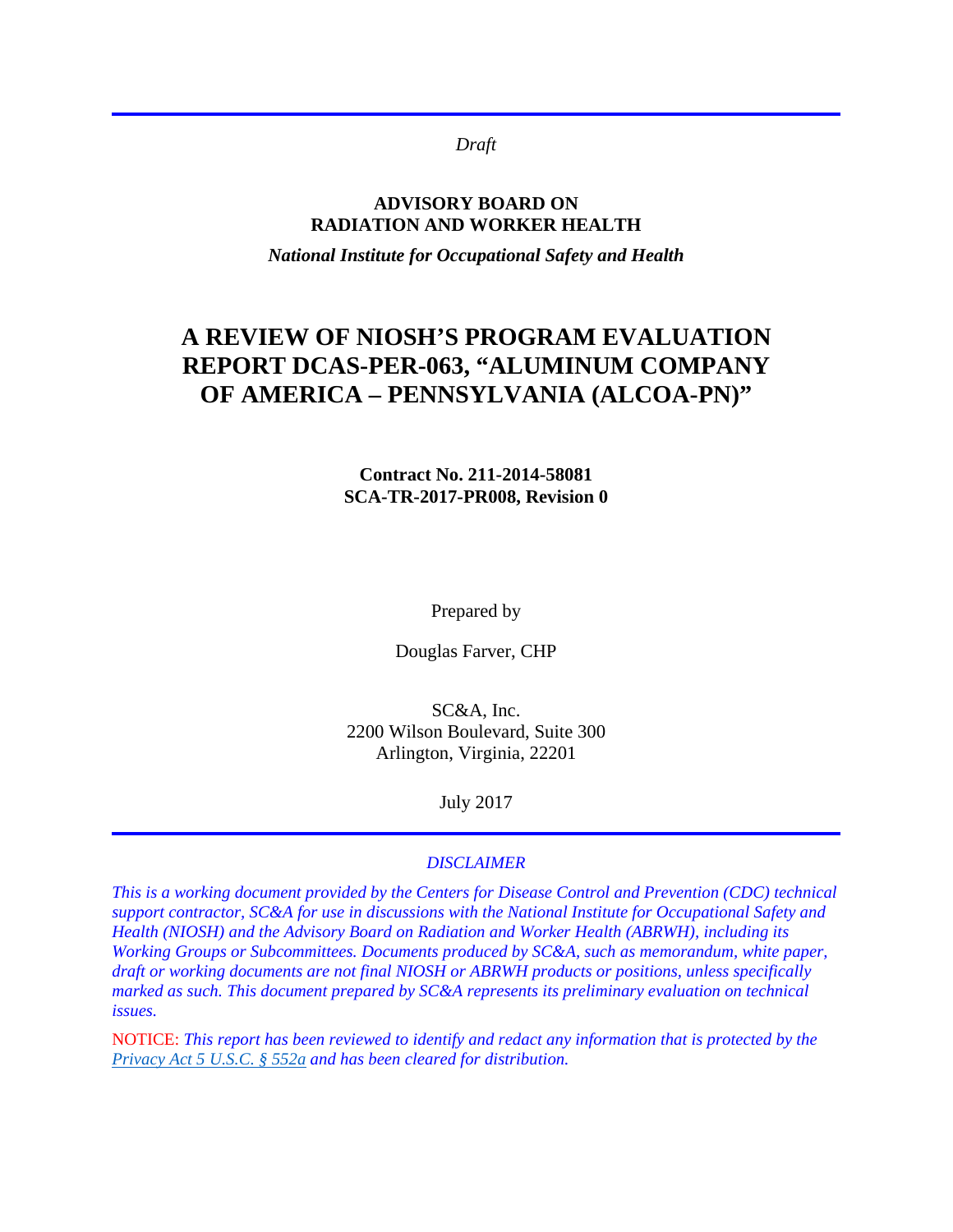| <b>Effective Date:</b> | <b>Revision No.</b> | <b>Document No./Description:</b> | Page No. |
|------------------------|---------------------|----------------------------------|----------|
| 7/17/2017              | (Draft)             | SCA-TR-2017-PR008                | 2 of 16  |

#### **SC&A, INC.:** *Technical Support for the Advisory Board on Radiation and Worker Health Review of NIOSH Dose Reconstruction Program*

| <b>DOCUMENT TITLE:</b>                         | A Review of NIOSH's Program Evaluation Report DCAS-PER-063,<br>"Aluminum Company of America - Pennsylvania (ALCOA-PN)" |
|------------------------------------------------|------------------------------------------------------------------------------------------------------------------------|
| <b>DOCUMENT NUMBER/</b><br><b>DESCRIPTION:</b> | SCA-TR-2017-PR008                                                                                                      |
| <b>REVISION NO.:</b>                           | $0$ (Draft)                                                                                                            |
| <b>SUPERSEDES:</b>                             | N/A                                                                                                                    |
| <b>EFFECTIVE DATE:</b>                         | July 17, 2017                                                                                                          |
| <b>TASK MANAGER:</b>                           | Douglas Farver, CHP [signature on file]                                                                                |
| <b>PROJECT MANAGER:</b>                        | John Stiver, MS, CHP [signature on file]                                                                               |
| <b>DOCUMENT</b><br><b>REVIEWER(S):</b>         | John Stiver, MS, CHP [signature on file]<br>Kathleen Behling [signature on file]                                       |

#### **Record of Revisions**

| <b>Revision</b><br><b>Number</b> | <b>Effective</b><br>Date | <b>Description of Revision</b> |  |
|----------------------------------|--------------------------|--------------------------------|--|
| $0$ (Draft)                      | 7/17/2017                | Initial issue                  |  |
|                                  |                          |                                |  |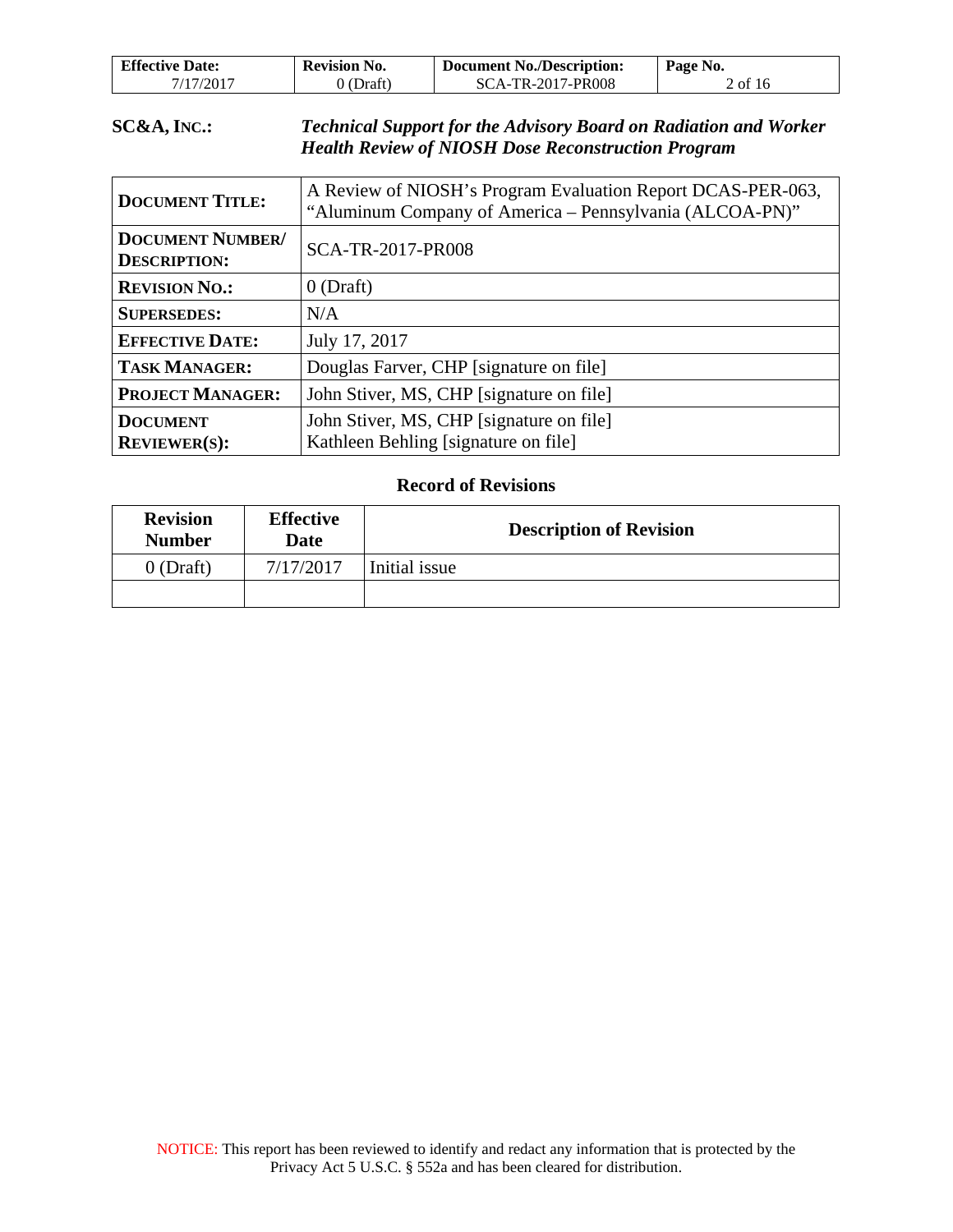| <b>Effective Date:</b> | <b>Revision No.</b> | <b>Document No./Description:</b> | Page No. |
|------------------------|---------------------|----------------------------------|----------|
| 7/17/2017              | 0 (Draft)           | SCA-TR-2017-PR008                | 3 of 16  |

## **TABLE OF CONTENTS**

| 1.0 |     |       |                                                                            |  |
|-----|-----|-------|----------------------------------------------------------------------------|--|
| 2.0 |     |       |                                                                            |  |
|     | 2.1 |       |                                                                            |  |
| 3.0 |     |       | Subtask 1: Identify the Circumstances that Necessitated DCAS-PER-063 8     |  |
| 4.0 |     |       |                                                                            |  |
|     | 4.1 |       |                                                                            |  |
|     | 4.2 |       |                                                                            |  |
|     |     | 4.2.1 |                                                                            |  |
|     |     | 4.2.2 |                                                                            |  |
|     | 4.3 |       |                                                                            |  |
|     |     | 4.3.1 |                                                                            |  |
|     |     | 4.3.2 |                                                                            |  |
|     |     | 4.3.3 |                                                                            |  |
|     | 4.4 |       |                                                                            |  |
| 5.0 |     |       | Subtask 3: Evaluate the Approach for Identifying Potentially Affected Dose |  |
|     |     |       |                                                                            |  |
|     | 5.1 |       |                                                                            |  |
| 6.0 |     |       |                                                                            |  |
| 7.0 |     |       |                                                                            |  |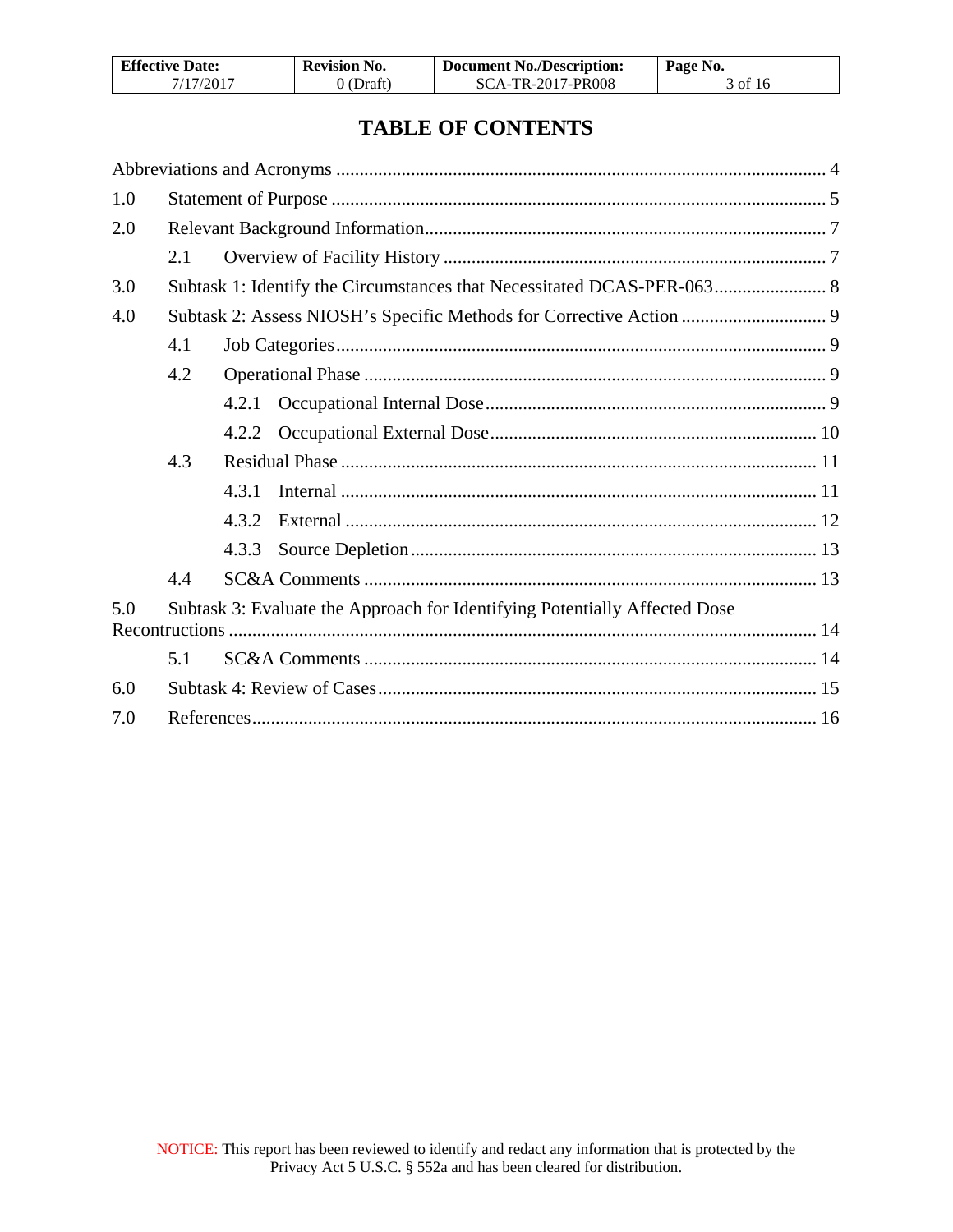| <b>Effective Date:</b> | <b>Revision No.</b> | <b>Document No./Description:</b> | Page No. |
|------------------------|---------------------|----------------------------------|----------|
| 7/17/2017              | 0 (Draft)           | <b>SCA-TR-2017-PR008</b>         | 4 of 16  |

## **ABBREVIATIONS AND ACRONYMS**

<span id="page-3-0"></span>

| ABRWH or        |                                                       |
|-----------------|-------------------------------------------------------|
| Board           | Advisory Board on Radiation and Worker Health         |
| <b>ALCOA</b>    | Aluminum Company of America                           |
| <b>ALCOA-PN</b> | Aluminum Company of America – Pennsylvania            |
| <b>DCAS</b>     | Division of Compensation Analysis and Support         |
| DF              | depletion factor                                      |
| dpm             | disintegrations per minute                            |
| DR              | dose reconstruction                                   |
| <b>FUSRAP</b>   | Formerly Utilized Sites Remedial Action Program       |
| mR              | milliroentgen                                         |
| mrad            | millirad                                              |
| mrem            | millirem                                              |
| <b>NIOSH</b>    | National Institute for Occupational Safety and Health |
| <b>OCAS</b>     | Office of Compensation Analysis and Support           |
| <b>ORAUT</b>    | Oak Ridge Associated Universities Team                |
| pCi             | picocurie                                             |
| <b>PER</b>      | program evaluation report                             |
| POC             | probability of causation                              |
| <b>SRDB</b>     | <b>Site Research Database</b>                         |
| <b>TBD</b>      | technical basis document                              |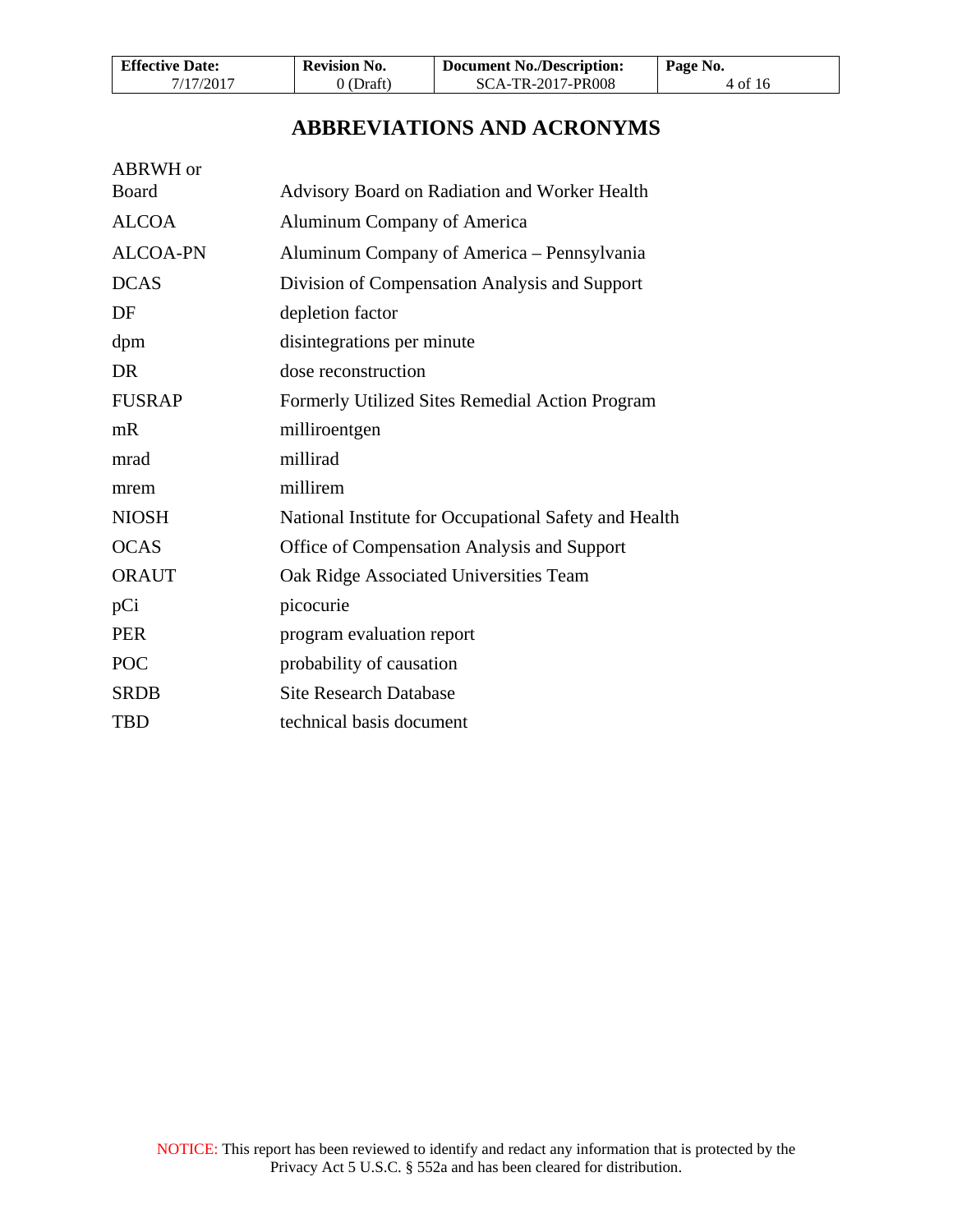| <b>Effective Date:</b> | <b>Revision No.</b> | <b>Document No./Description:</b> | Page No. |
|------------------------|---------------------|----------------------------------|----------|
| 7/17/2017              | 0 (Draft)           | SCA-TR-2017-PR008                | 5 of 16  |

## **1.0 STATEMENT OF PURPOSE**

<span id="page-4-0"></span>To support dose reconstruction (DR), the National Institute for Occupational Safety and Health (NIOSH) and the Oak Ridge Associated Universities Team (ORAUT) have assembled a large body of guidance documents, workbooks, computer codes, and tools. In recognition of the fact that all of these supporting elements in DR may be subject to revisions, provisions exist for evaluating the effect of such programmatic revisions on the outcome of previously completed DRs. Such revisions may be prompted by document revisions due to new information, misinterpretation of guidance, changes in policy, and/or programmatic improvements.

The process for evaluating potential effects of programmatic changes on previously completed DRs has been proceduralized in OCAS-PR-008, *Preparation of Program Evaluation Reports and Program Evaluation Plans* (NIOSH 2006a), Revision 2, dated December 6, 2006. This procedure describes the format and methodology to be employed in preparing a program evaluation report (PER) and a program evaluation plan.

A PER provides a critical evaluation of the effects that a given issue/programmatic change may have on previously completed DRs. This includes qualitative and quantitative assessment of potential impacts. Most important in this assessment are the potential impacts on the probability of causation (POC) of previously completed DRs with POCs of <50%.

During a teleconference by the Advisory Board on Radiation and Worker Health's (Board's) Subcommittee for Procedure Reviews on January 10, 2017, SC&A was tasked by the Board to conduct reviews of four PERs. Included among the PERs is DCAS-PER-063*, Aluminum Company of America – Pennsylvania (ALCOA-PN)*, Revision 0 (NIOSH 2015; also referred to as "PER-063"). In conducting a PER review, SC&A is committed to perform the following five subtasks, each of which is discussed in this report:

- Subtask 1: Assess NIOSH's evaluation/characterization of the "issue" and its potential impacts on DR. SC&A's assessment intends to ensure that the "issue" was fully understood and characterized in the PER.
- Subtask 2: Assess NIOSH's specific methods for corrective action. In instances where the PER involves a technical issue that is supported by document(s) (e.g., white papers, technical information bulletins, procedures) that have not yet been subjected to a formal SC&A review, Subtask 2 will include a review of the scientific basis and/or sources of information to ensure the credibility of the corrective action and its consistency with current/consensus science. Conversely, if such technical documentation has been formalized and previously subjected to a review by SC&A, Subtask 2 will simply provide a brief summary/conclusion of this review process.
- Subtask 3: Evaluate the PER's stated **approach** for identifying the universe of potentially affected DRs, and assess the **criteria** by which a subset of potentially affected DRs was selected for reevaluation. The second step may have important implications in instances where the universe of previously denied DRs is very large and, for reasons of practicality, NIOSH's reevaluation is confined to a subset of DRs that, based on their scientific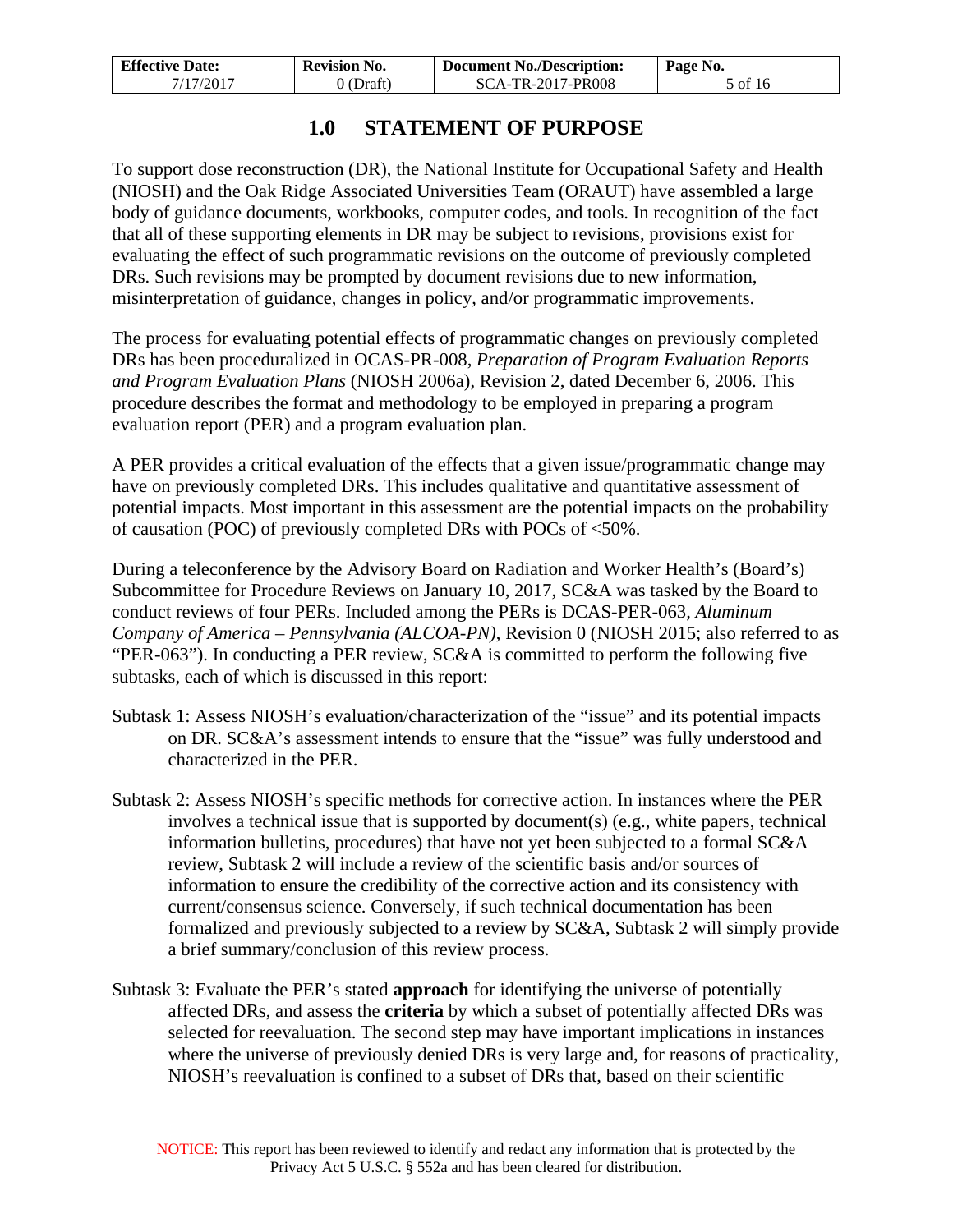| <b>Effective Date:</b> | <b>Revision No.</b> | <b>Document No./Description:</b> | Page No. |
|------------------------|---------------------|----------------------------------|----------|
| 7/17/2017              | 9 (Draft)           | SCA-TR-2017-PR008                | 6 of 16  |

judgment, have the potential to be significantly affected by the PER. In behalf of Subtask 3, SC&A will also evaluate the timeliness of the completion of the PER.

- Subtask 4: Conduct audits of DRs affected by the PER under review. The number of DRs selected for audit for a given PER will vary. (It is assumed that the selection of the DRs and the total number of DR audits per PER will be made by the Advisory Board.)
- Subtask 5: Prepare a written report that contains the results of DR audits under Subtask 4, along with our review conclusions.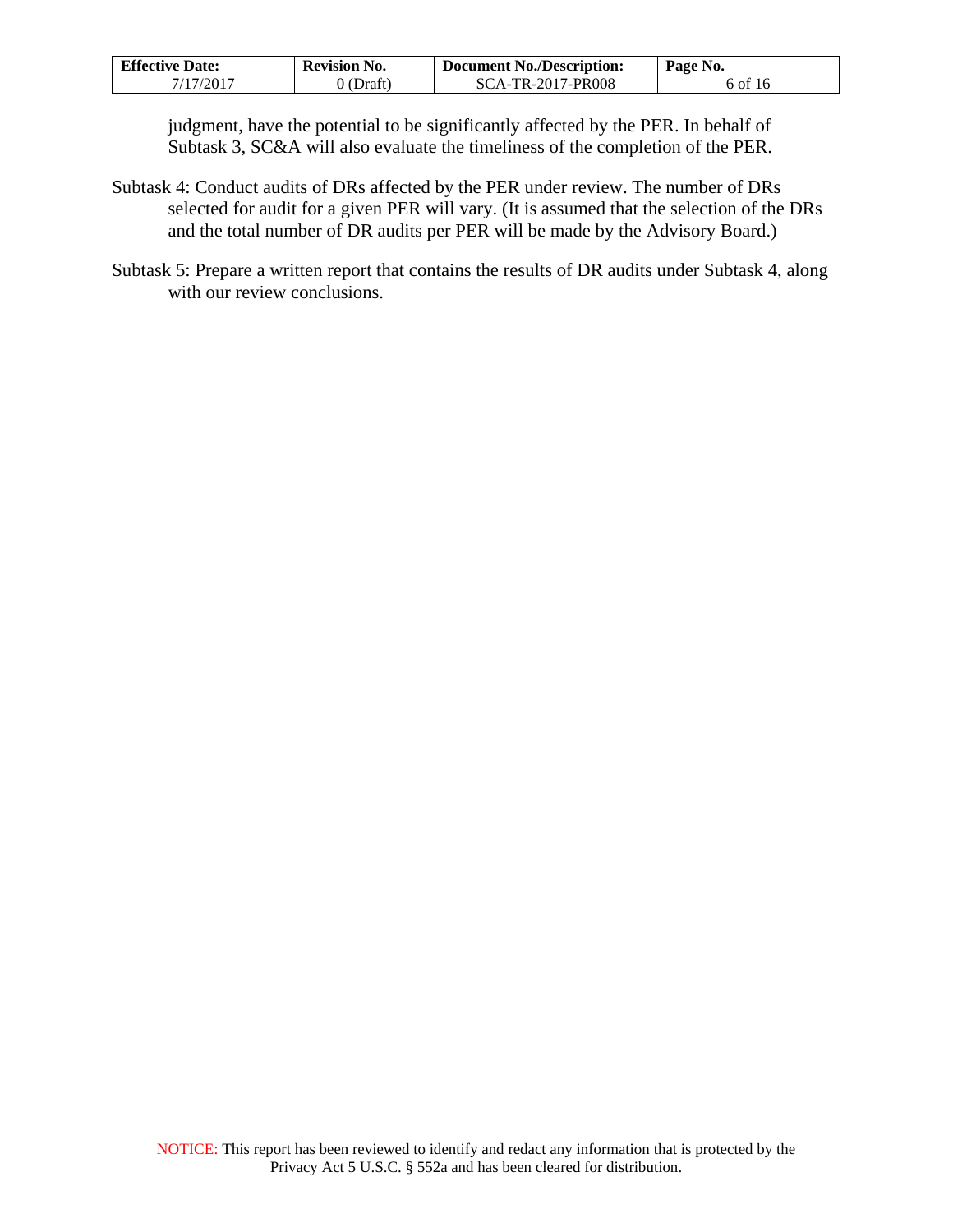| <b>Effective Date:</b> | <b>Revision No.</b> | Document No./Description: | Page No. |
|------------------------|---------------------|---------------------------|----------|
| 7/17/2017              | 0 (Draft)           | SCA-TR-2017-PR008         | 7 of 16  |

## **2.0 RELEVANT BACKGROUND INFORMATION**

### <span id="page-6-1"></span><span id="page-6-0"></span>**2.1 OVERVIEW OF FACILITY HISTORY**

The Atomic Weapons Employer, Aluminum Company of America (ALCOA), had one site located in New Kensington, Pennsylvania. The facility, also known as Aluminum Research Laboratories; or the New Kensington Works (of ALCOA) on Pine and 9th Streets, conducted uranium slug canning operations as early as May 1943 and ending in 1945 (Foley and Brown 1992). The facility was listed as an Atomic Weapons Employer from 1943 through 1945. ALCOA was one of 14 facilities in the early 1940s that produced nuclear fuel for the X-10 pilot plant reactor in Oak Ridge, Tennessee and the production reactors at Hanford, Washington.

ALCOA used a unique welding process to "can" and seal uranium slugs produced by other facilities. Initiated in the spring of 1943, the work preceded under 15 purchase orders that resulted in the canning of approximately 100,000 slugs through 1945. Actual machining of uranium metal was apparently limited to experimental machine shop and laboratory situations (Young 1987).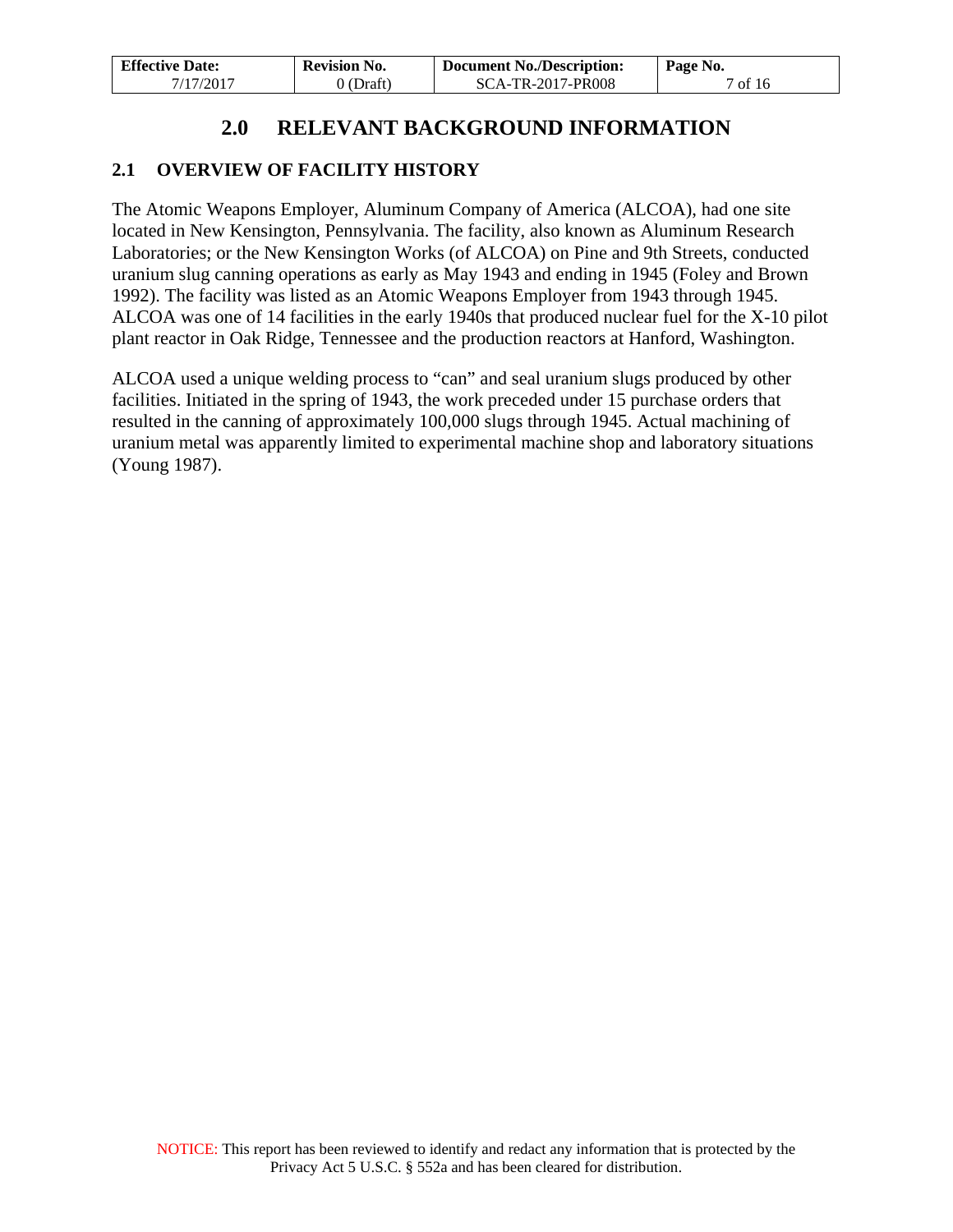<span id="page-7-0"></span>

| <b>Effective Date:</b> | <b>Revision No.</b> | Document No./Description: | Page No. |
|------------------------|---------------------|---------------------------|----------|
| 7/17/2017              | $0$ (Draft)         | <b>SCA-TR-2017-PR008</b>  | 8 of 16  |

## **3.0 SUBTASK 1: IDENTIFY THE CIRCUMSTANCES THAT NECESSITATED DCAS-PER-063**

NIOSH performs DRs for the claims from the Aluminum Company of America – Pennsylvania (ALCOA-PN) using Appendix R to Battelle-TBD-6000, Revision 1, *Site Profiles for Atomic Weapons Employers that Worked Uranium Metals* (NIOSH 2011, also referred to as "TBD-6000, Revision 1"). Revision 1 to TBD-6000 was issued on June 17, 2011. Appendix R was originally issued (Revision 0) on April 30, 2007 (NIOSH 2007). Revision 1 to Appendix R was issued on March 5, 2014 (NIOSH 2014), to incorporate changes from the TBD-6000 revision and the use of methodology from ORAUT-OTIB-0070, Revision 01, *Dose Reconstruction During Residual Radioactivity Periods at Atomic Weapons Employer Facilities* (NIOSH 2012; also referred to as "OTIB-0070"), for the residual period. The revisions included changes to external dose values from contaminated surfaces, the conversion factor for photon and beta dose rates, and included addition of intakes from resuspension. Additionally, job classes used in Appendix R, Revision 0, were eliminated, and slug production doses were revised to match the values in Table 6.4 of TBD-6000, Revision 1. Also, the guidance from ORAUT-OTIB-0070 was added, regarding use of a depletion factor (DF) during this site's residual period.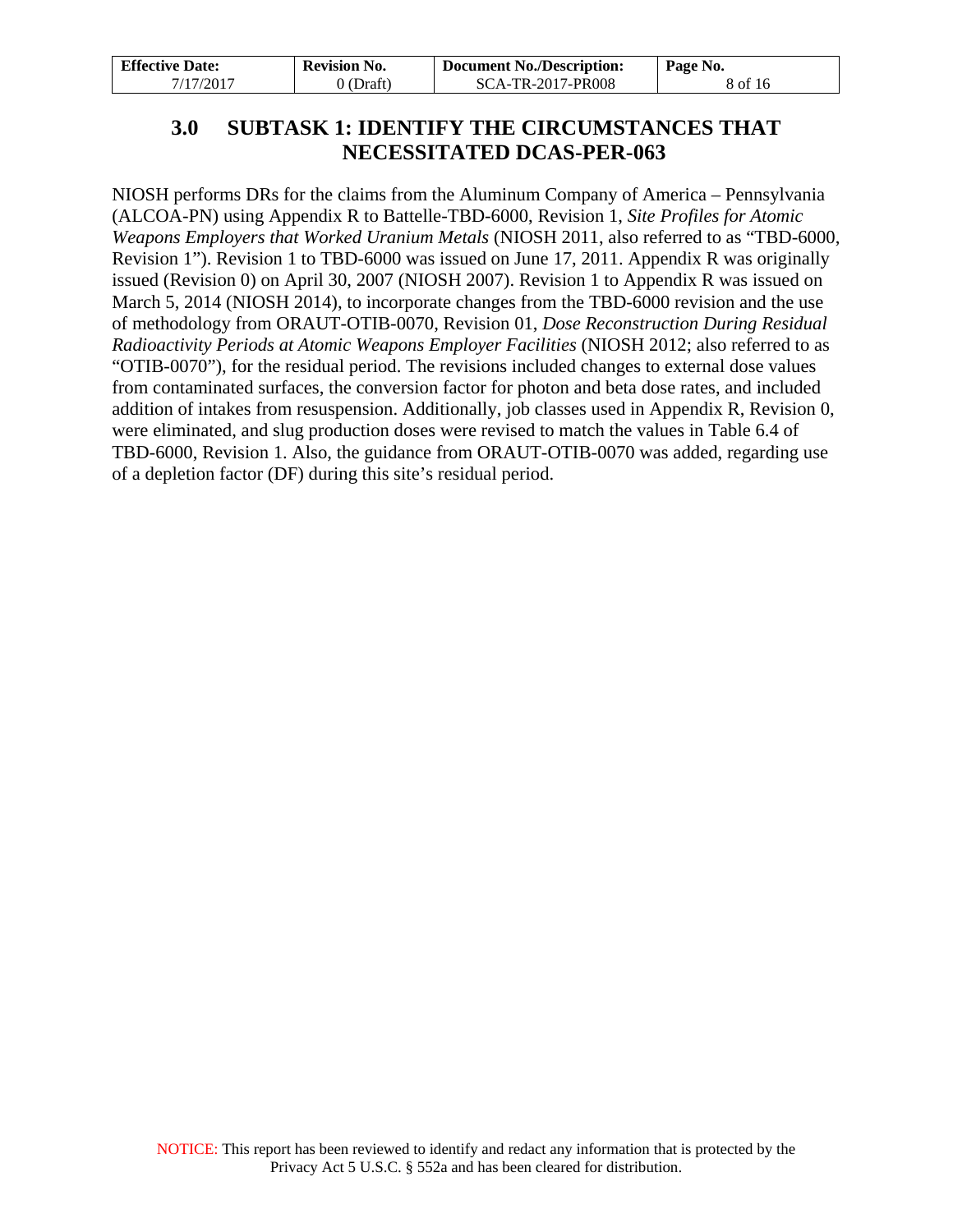| <b>Effective Date:</b> | <b>Revision No.</b> | <b>Document No./Description:</b> | Page No. |
|------------------------|---------------------|----------------------------------|----------|
| 7/17/2017              | $0$ (Draft)         | SCA-TR-2017-PR008                | 9 of 16  |

## <span id="page-8-0"></span>**4.0 SUBTASK 2: ASSESS NIOSH'S SPECIFIC METHODS FOR CORRECTIVE ACTION**

### <span id="page-8-1"></span>**4.1 JOB CATEGORIES**

Revision 0 to Appendix R (NIOSH 2007) contained job classifications based on the employee's job function. Each claim was evaluated to determine the most appropriate job category corresponding to the job titles of Operator, General Laborer, Supervisor, and Clerk given in Tables 6.4 and 7.9 of TBD-6000, Revision 0 (NIOSH 2006c).

Revision 1 to Appendix R (NIOSH 2014) eliminates the job category determination and evaluates each case using the job title of the operator that has the highest internal and external dose parameters in Tables 6.4 and 7.8 of TBD-6000, Revision 1 (NIOSH 2011).

#### <span id="page-8-2"></span>**4.2 OPERATIONAL PHASE**

#### <span id="page-8-3"></span>**4.2.1 Occupational Internal Dose**

The ALCOA-PN facility conducted uranium slug canning operations from the spring of 1943 through 1945. Table 4-1 shows the inhalation and ingestion intake values for the operational phase given in both revisions to Appendix R (NIOSH 2007, 2014). The inhalation intakes are based on an air concentration of 264 disintegrations per minute per cubic meter ( $dpm/m<sup>3</sup>$ ), the mean air sampling value for the stamping slug category shown in Table 7.6 of TBD-6000, Revision 1. The operator is assumed to have a 75% exposure time, yielding an air concentration of 198 dpm/m<sup>3</sup>.

|              | Appendix R, Rev.1,       |                  | Appendix R, Rev. 0,              |                         |  |
|--------------|--------------------------|------------------|----------------------------------|-------------------------|--|
|              | Table R.1                |                  | Tables R.1 and R.2 (max. values) |                         |  |
| Years        | <b>Inhalation Intake</b> | Ingestion Intake | <b>Inhalation Intake</b>         | <b>Ingestion Intake</b> |  |
|              | (pCi/day)                | (pCi/day)        | (pCi/day)                        | (pCi/day)               |  |
| 1943 to 1945 | 710                      | 15               | 704                              | 6.55                    |  |

**Table 4-1. Operational Phase Intake Values**

Assuming a working year of 2,400 hours and a breathing rate of  $1.2 \text{ m}^3$ /hour, the daily inhalation intake is calculated as follows:

Inhalation (pCi/day) = (198 dpm/m<sup>3</sup>) × (1.2 m<sup>3</sup>/hr) × (2,400 hr/yr) ÷ (2.2 dpm/pCi × 365 day/yr)

#### $= 710$  pCi/day

The ingestion intake rate is the sum of the food contamination and incidental hand-to-mouth ingestion rates, as shown in Section 7.1.6 of TBD-6000, Revision 1. The ingestion intake (I) in picocuries per day (pCi/day) is equal to the air concentration in  $dpm/m<sup>3</sup>$  multiplied by the work hours per year and a conversion factor of  $3.062\times10^{-5}$ .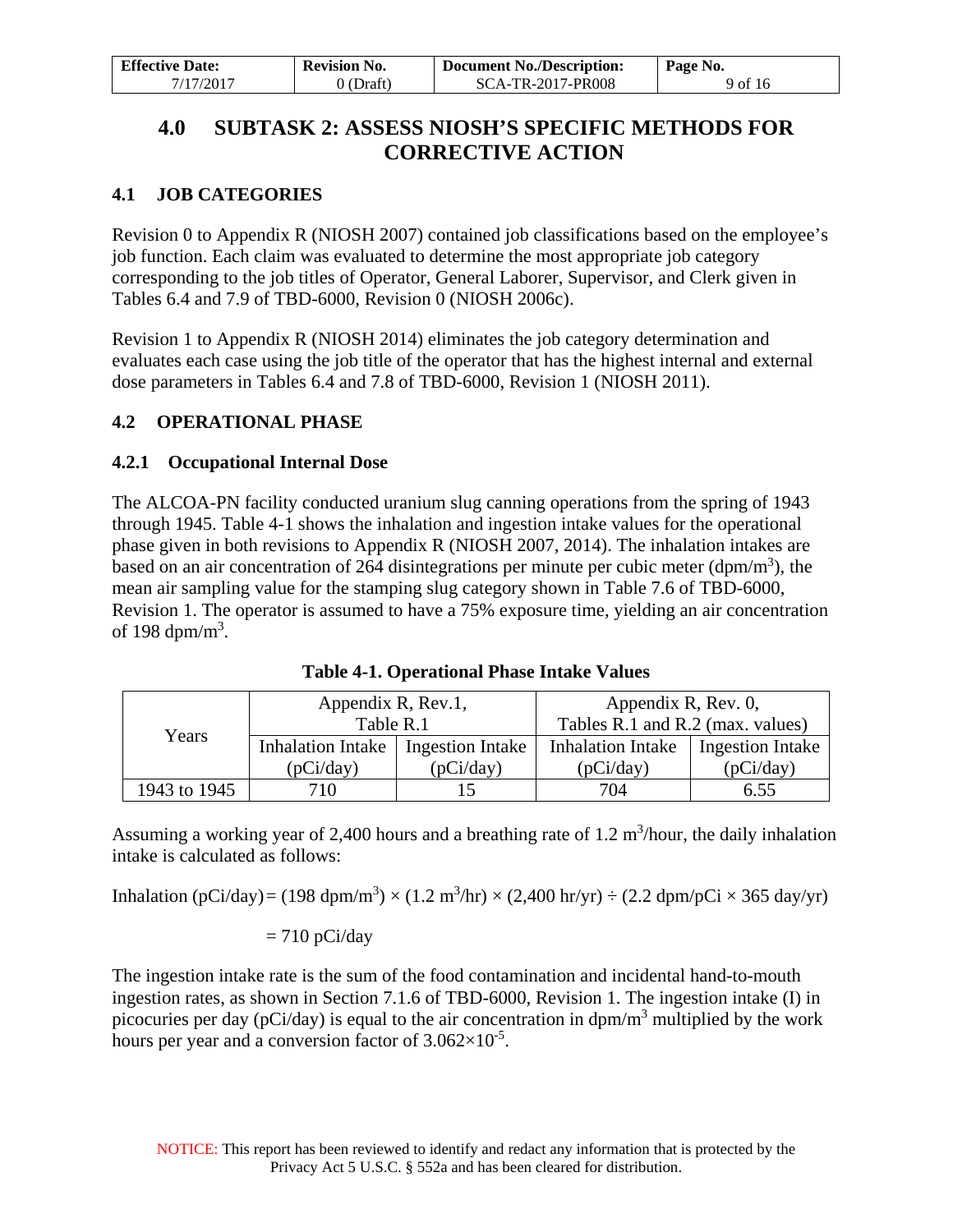| <b>Effective Date:</b> | Revision No. | <b>Document No./Description:</b> | Page No. |
|------------------------|--------------|----------------------------------|----------|
| 7/17/2017              | (Draft)      | SCA-TR-2017-PR008                | 10 of 16 |

 $I_{\text{ing}} = (3.062 \times 10^{-5}) \times (198 \text{ dpm/m}^3) \times (2,400 \text{ hr/yr})$ 

 $I_{ing} = 14.55$  pCi/day

The inhalation and ingestion intake values are given in Tables 7.8 and 7.9 of TBD-6000, Revision 1 (NIOSH 2011).

Although SC&A was able to confirm the inhalation and ingestion intake values cited in Appendix R, Revision 1, we were unable to determine how the Appendix R Revision 0 inhalation and ingestion intake values were determined, because Tables 7.8 and 7.9 did not change from Revision 0 to Revision 1. With the issuance of PER-063, this issue is no longer a concern.

### <span id="page-9-0"></span>**4.2.2 Occupational External Dose**

Table 4-2 shows estimated annual external doses for metalworking processes, as given in the Appendix R Revisions 0 and 1 (NIOSH 2007, 2014). With the exception of the whole-body photon dose in Appendix R, Revision 0, the values have remained the same, but the units have changed.

|              |                                 | Appendix R, Rev.1,<br>Table R.2 |                                  | Appendix R, Rev. 0,<br>Tables R.3 and R.4 (max. values) |                    |                                    |
|--------------|---------------------------------|---------------------------------|----------------------------------|---------------------------------------------------------|--------------------|------------------------------------|
| Years        | Whole Body<br>Photon<br>(mR/yr) | Skin<br>(rad/yr)                | Hand $&$<br>Forearms<br>(rad/yr) | Whole Body<br>Photon<br>(mR/day)                        | Skin<br>(mrad/day) | Hand $&$<br>Forearms<br>(mrad/day) |
| 1943 to 1945 | 2500                            | 25                              | 276                              | 0.349                                                   | 68.4               | 756                                |

**Table 4-2. Operational Phase External Doses**

### **Skin Dose**

Skin doses are estimated for (1) the hands and forearms of a worker who handles uranium metal (D<sub>hands</sub>) and (2) other skin surfaces of a worker who handles the metal (D<sub>skin</sub>). The assumptions used in the calculations are described in Section 6.3 of TBD-6000, Revision 1. The calculation for the hands and forearms assumes a contact dose rate of 230 millirem per hour (mrem/hr) for a 48-hour work week, 50 weeks per year, and hands in contact with the surface of the metal 50% of the workday.

 $D_{\text{bands}} = (230 \text{ mrem/h} \times \text{mrad/mrem} \times 48 \text{ hours/week} \times 50 \text{ weeks/year})/2$ 

 $D<sub>hands</sub> = 276,000 mrad/year = 276 rad/year$ 

Also, 276 rad/year divided by 365 days/year equals 0.756 rad/day or 756 millirad per day (mrad/day).

The dose to other skin on the worker's body that is not in direct contact with uranium metal is estimated to be 10 times the photon dose rate at 1 foot. Table 6.1 of TBD-6000, Revision 1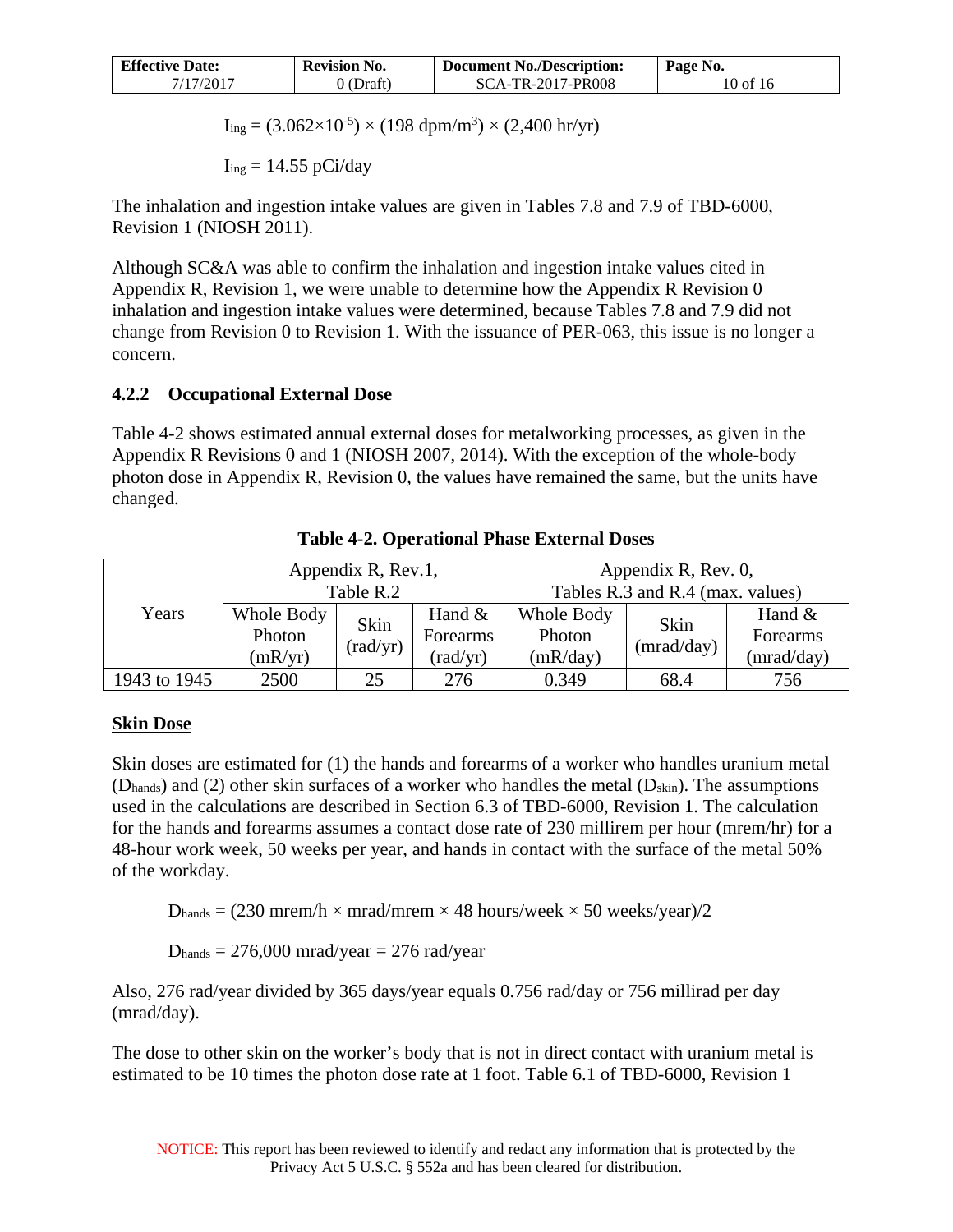| <b>Effective Date:</b> | <b>Revision No.</b> | <b>Document No./Description:</b> | Page No. |
|------------------------|---------------------|----------------------------------|----------|
| 7/17/2017              | J(Draft)            | SCA-TR-2017-PR008                | 11 of 16 |

(NIOSH 2011), lists the dose rates from standard shapes of uranium metal. The maximum dose rate at 1 foot from a rectangular uranium ingot is 2.08 mrem/hour.

 $D_{\text{skin}} = (2.08 \text{ mrem/hour} \times 10 \text{ mrad/mrem} \times 48 \text{ hours/week} \times 50 \text{ weeks/year})/2$ 

 $D_{\text{skin}} = 24,960 \text{ mrad/year} = 25 \text{ rad/year}$ 

As with the previous, if 25 rad/year is divided by 365 days/year, it yields 68.4 mrad/day.

#### **Whole-Body Dose**

The whole-body photo dose  $(D_{wb})$  is also derived using the photon dose rate at 1 foot from a rectangular uranium ingot. The same working-time assumptions apply.

 $D_{wb} = (2.08 \text{ mrem/hour} \times \text{mR/mrem} \times 48 \text{ hours/week} \times 50 \text{ weeks/year})/2$ 

 $D_{wb} = 2,496$  mR/year

However, when 2,500 mR/year is divided by 365 days/year, it yields 6.84 mR/day, not 0.349 mR/day as shown in Table R3 of Appendix R, Revision 0. Table 6.4 of TBD-6000, Revision 0, shows the daily doses from penetrating photon radiation for a 48-hour work week as 6.84 mR/day. It is unclear how the whole-body photon dose of 0.349 mR/day given in Table R2 of Appendix R, Revision 0, was derived. With the issuance of PER-063, this issue is no longer a concern.

### <span id="page-10-0"></span>**4.3 RESIDUAL PHASE**

A Formerly Utilized Sites Remedial Action Program (FUSRAP) survey of ALCOA-PN was conducted on November 12, 1991. The results indicated no measured levels above U.S. Department of Energy-FUSRAP guidelines and no measured levels significantly different from typical background levels for the area. Therefore, no exposure to residual contamination is assumed after 1991. The facility's residual phase consists of the time period from 1946 through 1991.

The internal and external exposures at the beginning of the residual phase, 1946, are determined from air sampling data for facilities where uranium slugs were produced and canned. Table 7.6 of TBD-6000, Revision 1, shows air sample results for slug production. The air sampling data are used to calculate the surface contamination (Section 3.4.2 of TBD-6000, Revision 1) and guidance in Section 7.1.5 of TBD-6000, Revision 1, to derive the initial inhalation intake rate. The derived surface contamination and dose conversion factors in Section 3.4.2 are used to derive the external dose rates. The ingestion intake value is assumed to be the ingestion intake at the end of the operational phase (15 pCi/day). The external dose rate and internal intake rates are decreased throughout the residual period according to the guidance in OTIB-0070.

#### <span id="page-10-1"></span>**4.3.1 Internal**

Table 7.6 of TBD-6000, Revision 1, shows the air sampling data for facilities where uranium slugs were produced and canned. The daily weighted average air concentration for an operator is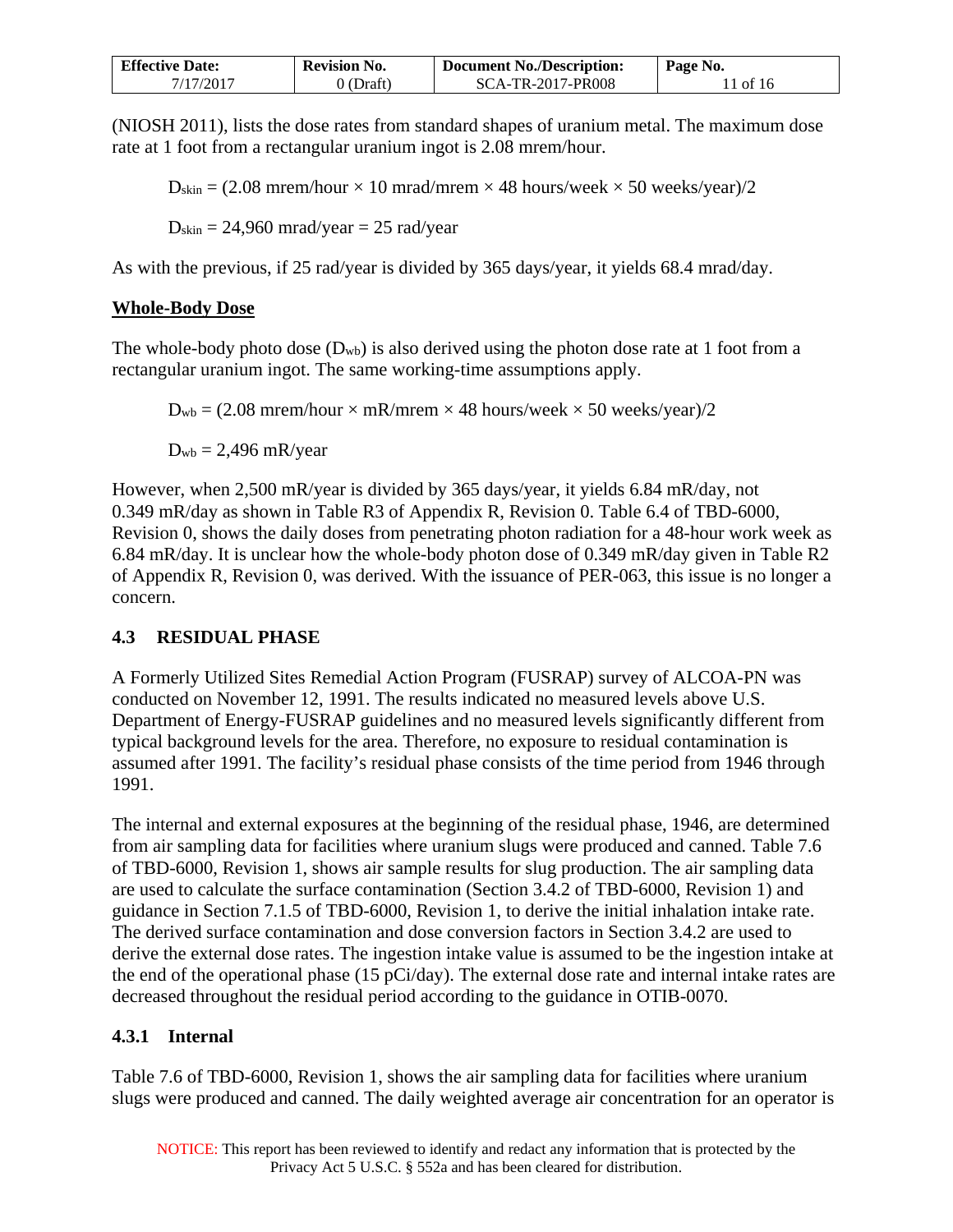| <b>Effective Date:</b> | <b>Revision No.</b> | <b>Document No./Description:</b> | Page No. |
|------------------------|---------------------|----------------------------------|----------|
| 7/17/2017              | (Draft)             | SCA-TR-2017-PR008                | 12 of 16 |

given as 198 dpm/m<sup>3</sup>. Section 3.4 of TBD-6000, Revision 1, shows that the floor contamination level (Cfloor) can then be estimated as:

 $C_{floor}$  (dpm/m<sup>2</sup>) = Air Concentration (dpm/m<sup>3</sup>) × 1,944 meters  $C_{floor}$  (dpm/m<sup>2</sup>) = 198 dpm/m<sup>3</sup>  $\times$  1,944 meters  $C_{floor} (dpm/m^2) = 3.849 E+05 dpm/m^2$ 

The inhalation intake rate  $(I_i)$  at the beginning of the residual time period is calculated by multiplying the floor contamination level by a  $10^{-6}$  m<sup>-1</sup> resuspension factor, breathing rate of  $1.2 \text{ m}^3/\text{hr}$ , and hours worked.

I<sub>i</sub> (pCi/day) = (C<sub>floor</sub>  $\times$  10<sup>-6</sup> m<sup>-1</sup>  $\times$  1.2 m<sup>3</sup>/hr  $\times$  48 hr/wk  $\times$  50 wk/yr)  $\div$  (2.2 dpm/pCi  $\times$  $365 \text{ days/yr}$ 

 $I_i$  (pCi/day) = 1.38 pCi/day

Therefore, at the beginning of the residual period, the initial inhalation intake rate is 1.38 pCi/day and initial ingestion intake rate is 15 pCi/day, which represents the ingestion intake rate at the end of the operational period.

#### <span id="page-11-0"></span>**4.3.2 External**

The floor contamination level and dose conversion factors from natural uranium surface contamination, as given in Table 3.10 of TBD-6000, were used to calculate the initial gamma and beta dose rates. Table 4-3 shows the surface contamination dose conversion factors.

**Table 4-3. Surface Contamination Dose Conversion Factor (TBD-6000)** 

| Time Since | <b>Photon Exposure Rate</b>     | Beta Dose Rate                    |
|------------|---------------------------------|-----------------------------------|
| Separation | (mR/hr per dpm/m <sup>2</sup> ) | (mrad/hr per dpm/m <sup>2</sup> ) |
| 100 days   | $3.94E-10$                      |                                   |

The photon, or whole body, exposure rate  $(D<sub>y</sub>)$  is calculated as follows:

 $D_{\gamma}$  (mR/yr) = Cfloor × 3.94E-10 mR/hr per dpm/m<sup>2</sup> × 48 hr/wk × 50 wk/yr

 $D_{\gamma}$  (mR/yr) = 0.364 mR/yr

Similarly, the beta exposure rate  $(D<sub>β</sub>)$  is used to calculate the dose rate to the skin, hands, and forearms:

D<sub>β</sub> (mrad/yr) = C<sub>floor</sub> × 3.82E-08 mrad/hr per dpm/m<sup>2</sup> × 48 hr/wk × 50 wk/yr

D<sub>β</sub> (mrad/yr) = 35.3 mrad/yr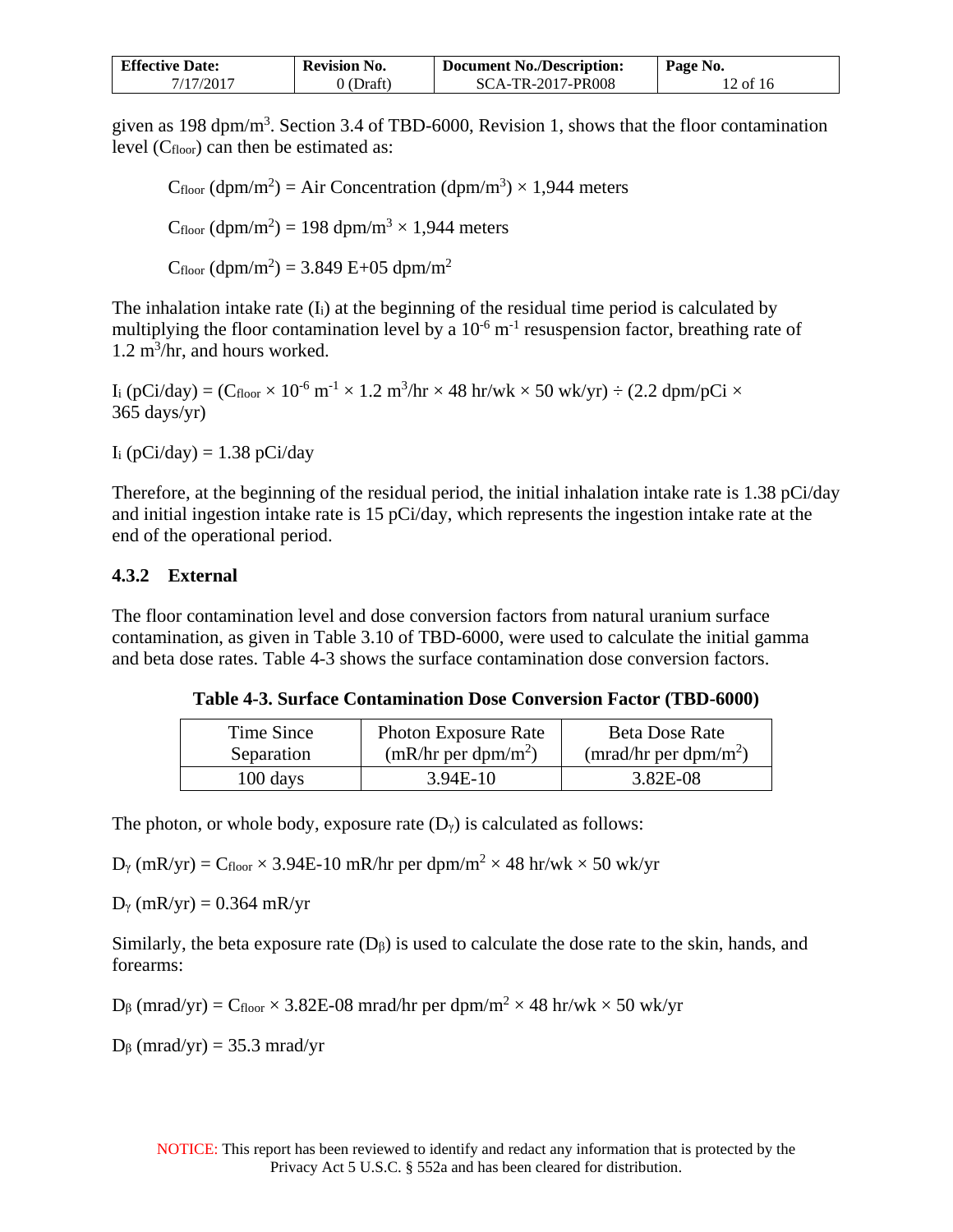| <b>Effective Date:</b> | <b>Revision No.</b> | <b>Document No./Description:</b> | Page No. |
|------------------------|---------------------|----------------------------------|----------|
| 7/17/2017              | 0 (Draft)           | SCA-TR-2017-PR008                | 13 of 16 |

### <span id="page-12-0"></span>**4.3.3 Source Depletion**

The initial intake and dose rates were calculated for the first year of the residual time period. Because the facility is no longer operating, it is assumed the source on which the dose rates are based will decrease over time. Table 4.1 of OTIB-0070 lists source-term depletion rates during residual periods for various sites. The average depletion rate is 6.70E-04 d<sup>-1</sup>. The DF decreases exponentially over time.

$$
DF = e^{-\lambda t},
$$

where  $\lambda$  equals 6.70E-04 d-1 and t is the time from the beginning of the residual time period in days. Table 4-4 shows the internal intake rates and external dose rates for the residual phase adjusted for source depletion.

| Year      | Depletion<br>Factor | Internal<br>$Exposures -$<br>Inhalation<br>(pCi/day) | Internal<br>Exposures<br>- Ingestion<br>(pCi/day) | External<br>Exposures<br>- Photon<br>(mR/yr) | External<br>Exposures<br>– Skin<br>(mrad/yr) | External<br>Exposures<br>$-$ Hand $\&$<br>Forearms<br>(mrad/yr) |
|-----------|---------------------|------------------------------------------------------|---------------------------------------------------|----------------------------------------------|----------------------------------------------|-----------------------------------------------------------------|
| 1946      | 1.00                | 1.38                                                 | 15                                                | 0.364                                        | 35.3                                         | 35.3                                                            |
| 1947      | 0.7831              | 1.08                                                 | 11.75                                             | 0.285                                        | 27.6                                         | 27.6                                                            |
| 1948      | 0.6132              | 0.85                                                 | 9.20                                              | 0.223                                        | 21.6                                         | 21.6                                                            |
| 1949      | 0.4802              | 0.66                                                 | 7.20                                              | 0.175                                        | 16.9                                         | 16.9                                                            |
| 1950      | 0.3760              | 0.52                                                 | 5.64                                              | 0.137                                        | 13.3                                         | 13.3                                                            |
| 1951      | 0.2944              | 0.41                                                 | 4.42                                              | 0.107                                        | 10.4                                         | 10.4                                                            |
| 1952      | 0.2305              | 0.32                                                 | 3.46                                              | 0.084                                        | 8.1                                          | 8.1                                                             |
| 1953      | 0.1805              | 0.25                                                 | 2.71                                              | 0.066                                        | 6.4                                          | 6.4                                                             |
| 1954      | 0.1414              | 0.20                                                 | 2.12                                              | 0.051                                        | 5.0                                          | 5.0                                                             |
| 1955      | 0.1107              | 0.15                                                 | 1.66                                              | 0.040                                        | 3.9                                          | 3.9                                                             |
| 1956      | 0.0867              | 0.12                                                 | 1.30                                              | 0.032                                        | 3.1                                          | 3.1                                                             |
| 1957      | 0.0679              | 0.09                                                 | 1.02                                              | 0.025                                        | 2.4                                          | 2.4                                                             |
| 1958      | 0.0532              | 0.07                                                 | 0.80                                              | 0.019                                        | 1.9                                          | 1.9                                                             |
| 1959      | 0.0416              | 0.06                                                 | 0.62                                              | 0.015                                        | 1.5                                          | 1.5                                                             |
| 1960-1969 | 0.0326              | 0.04                                                 | 0.49                                              | 0.012                                        | 1.2                                          | 1.2                                                             |
| 1970-1979 | 0.0028              | 0.0039                                               | 0.042                                             | 0.001                                        | 0.10                                         | 0.10                                                            |
| 1980-1991 | 0.0002              | 0.00034                                              | 0.0037                                            | 0.0001                                       | 0.009                                        | 0.009                                                           |

**Table 4-4. Exposure During the Residual Phase**

## <span id="page-12-1"></span>**4.4 SC&A COMMENTS**

SC&A was able verify the values in Tables R1 and R2 of Appendix R, Revision 1, using the guidance in the revised TBD-6000 (NIOSH 2011) and OTIB-0070. SC&A has no concerns with Subtask 2.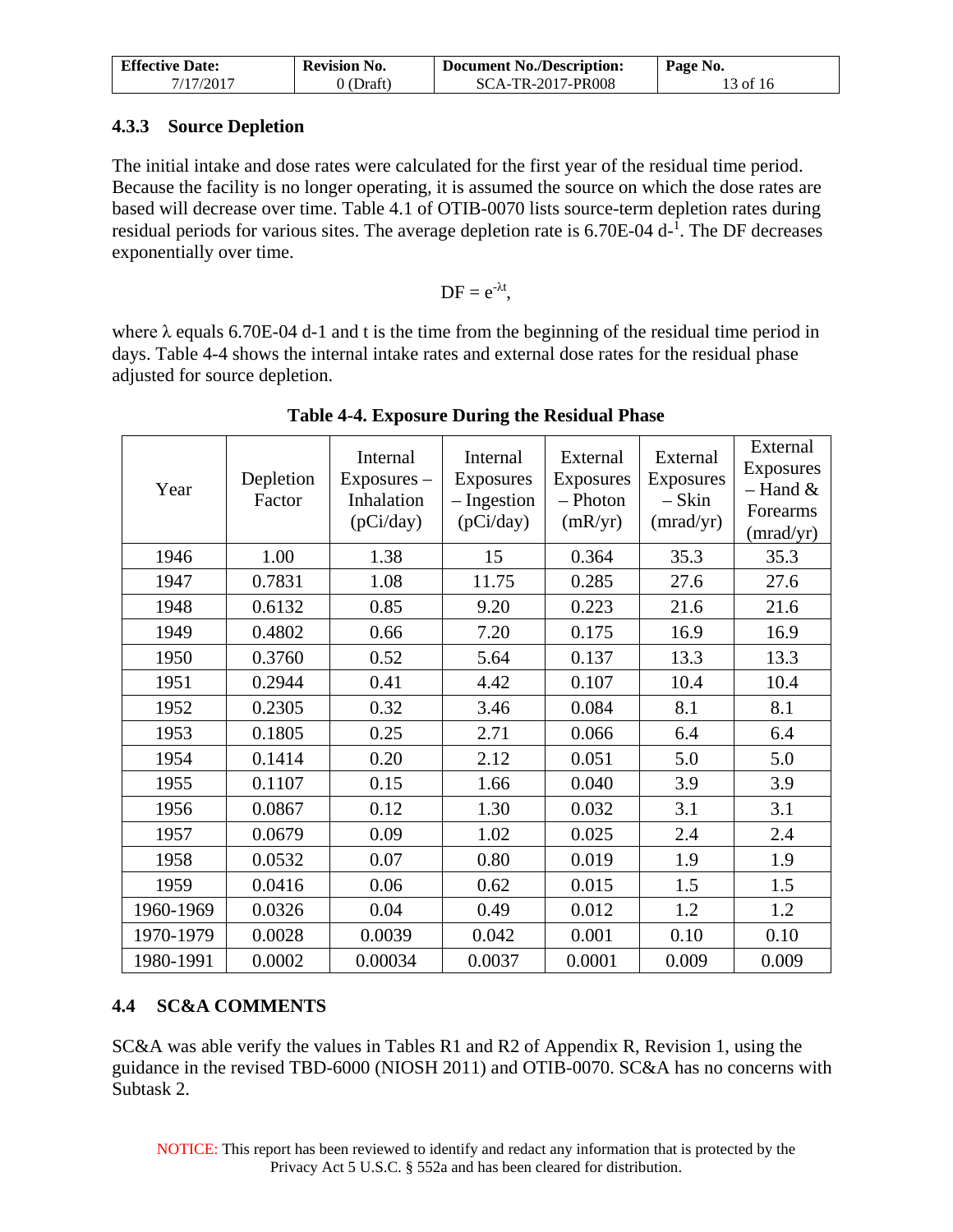| <b>Effective Date:</b> | <b>Revision No.</b> | <b>Document No./Description:</b> | Page No. |
|------------------------|---------------------|----------------------------------|----------|
| 7/17/2017              | 0 (Draft)           | SCA-TR-2017-PR008                | 14 of 16 |

## <span id="page-13-0"></span>**5.0 SUBTASK 3: EVALUATE THE APPROACH FOR IDENTIFYING POTENTIALLY AFFECTED DOSE RECONTRUCTIONS**

NIOSH used the following set of criteria to determine the claims that potentially could have been affected by the revision to Appendix R:

- 1. A search for all previously completed claims from the ALCOA-PN facility
- 2. Claims that resulted in a POC of less than 50%

Using these criteria, NIOSH identified 44 claims that could potentially be affected by a revision to Appendix R. In DCAS-PER-063 (NIOSH 2015), NIOSH lists the following reasons for which cases were removed from further evaluation:

- claims were completed using Revision 1 to Appendix R and were removed from further evaluation.
- claims were completed using a complex-wide overestimating method (ORAUT-OTIB-0004), resulting in a higher dose estimate than Revision 1 to Appendix R. Those claims were removed from further evaluation.
- claims were returned to NIOSH and reworked using Revision 1 to Appendix R. Those claims also were removed from further evaluation.

NIOSH calculated new dose estimates for the remaining 35 claims using Appendix R, Revision 1, and current DR methods.

### <span id="page-13-1"></span>**5.1 SC&A COMMENTS**

SC&A believes that this basic strategy for identifying the potentially affected cases, and the screening criteria used to determine which cases need to be reevaluated, are appropriate.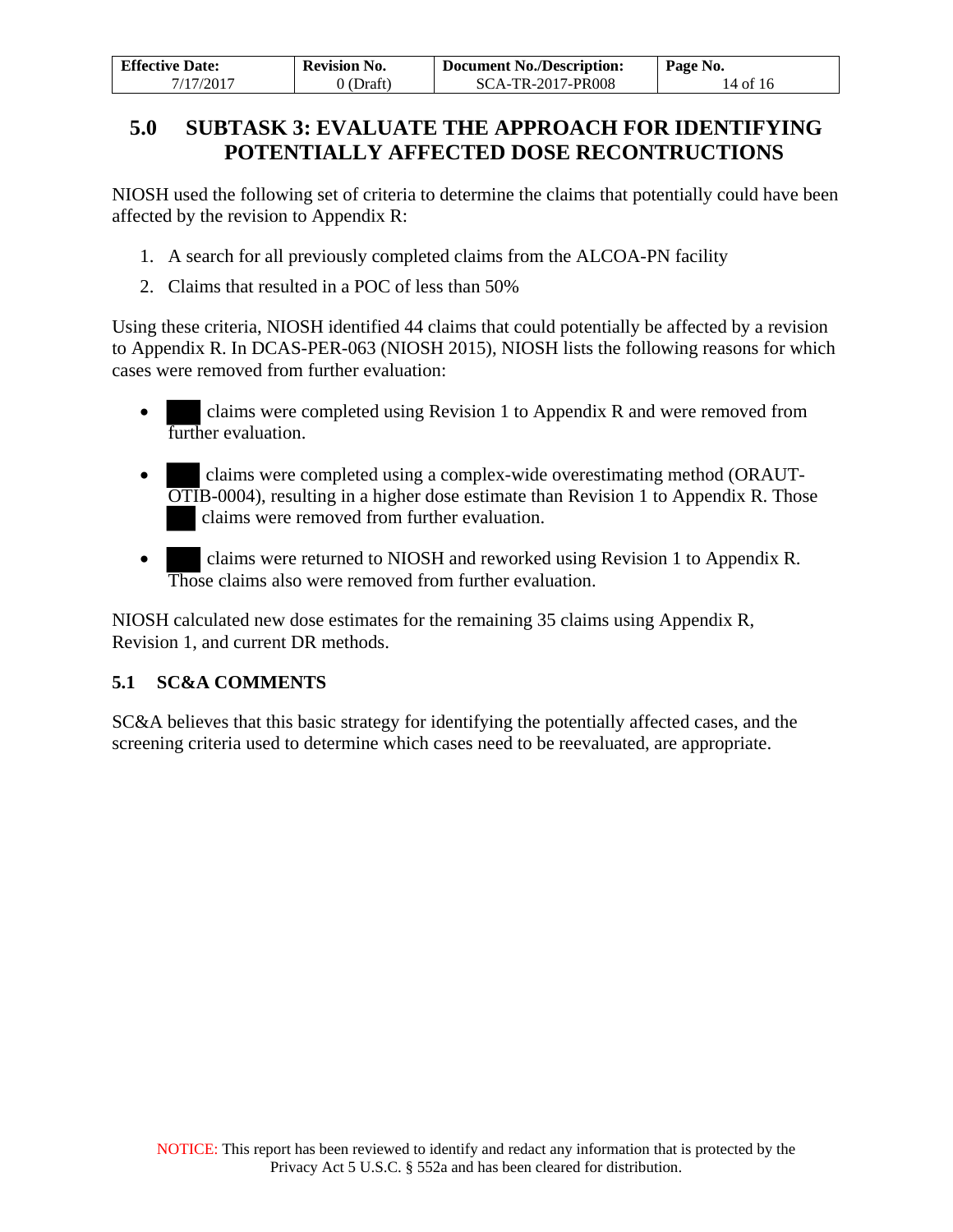| <b>Effective Date:</b> | <b>Revision No.</b> | <b>Document No./Description:</b> | Page No. |
|------------------------|---------------------|----------------------------------|----------|
| 7/17/2017              | 0 (Draft)           | SCA-TR-2017-PR008                | 15 of 16 |

## **6.0 SUBTASK 4: REVIEW OF CASES**

<span id="page-14-0"></span>NIOSH identified a total of 35 reevaluated claims. The POCs for those claims are as follows:

- Twenty-seven claims yielded POCs below 45%.
- resulted in a POC between 45% and 50%.
- claims exceeded a POC of 50%.

In order for SC&A to satisfy its commitment under Subtask 4, a single DR may be selected for review, provided the employment period at the site covers both the operational and residual periods. Alternatively, two DRs may be selected that represent the operational period and the residual period separately. SC&A would like to request the opportunity to review a sample set of the reevaluated cases to assess whether Revision 1 to Appendix R was implemented correctly.